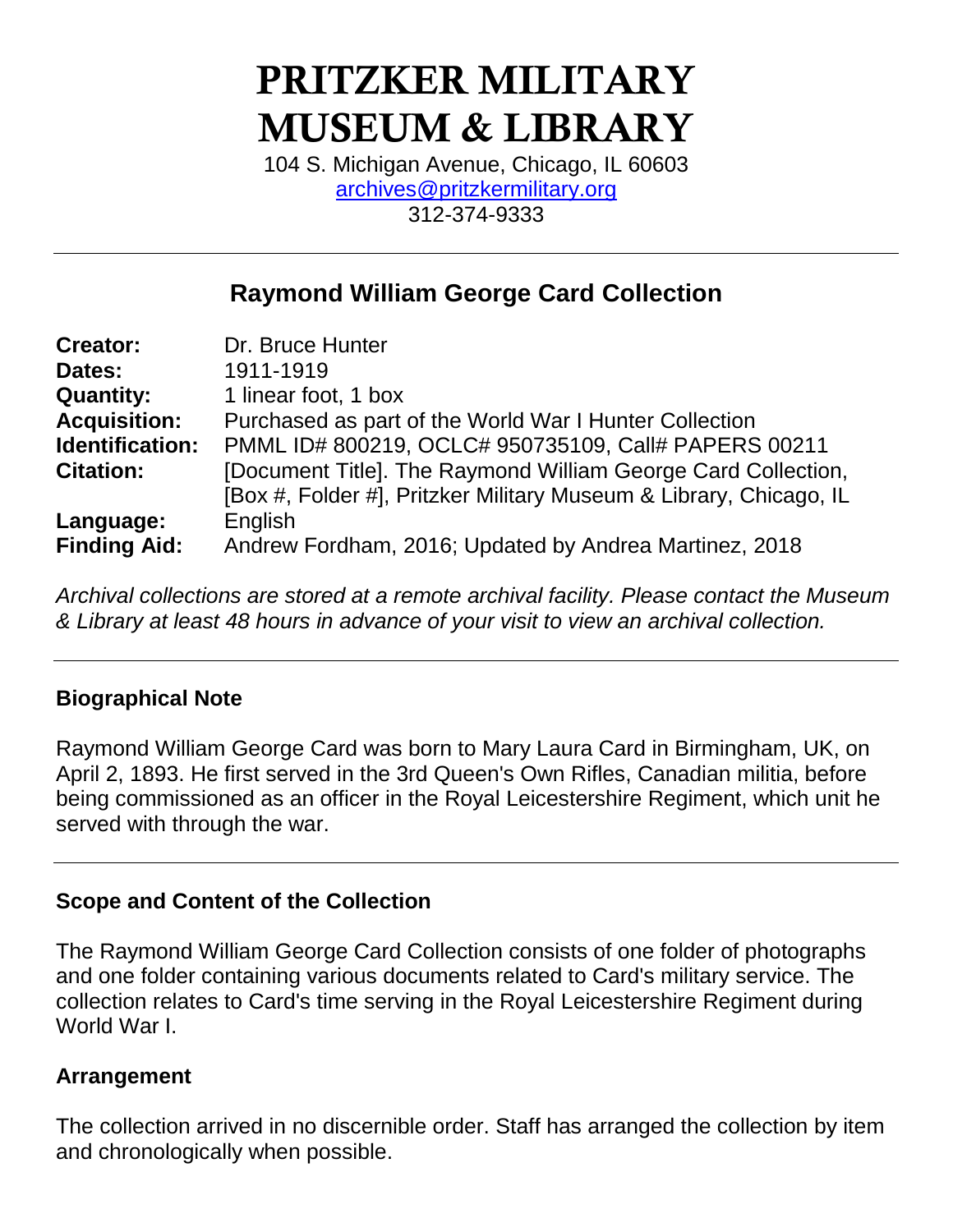## **Rights**

Copyrights held by Dr. Bruce Hunter were transferred to the Pritzker Military Museum & Library. All other rights are held by the author or publisher. Users assume responsibility for following copyright laws as established by US Code Title 17.

### **Separations**

| Item ID   | Call<br><b>Number</b> | <b>Description</b> | Location |
|-----------|-----------------------|--------------------|----------|
|           |                       | <b>Artifacts</b>   |          |
| 800219015 |                       | 2 Officer's pips   | Tray     |

## **Key Subjects**

This collection is indexed under the following headings in the Library's online catalog. Researchers interested in materials about related topics, persons, or places should search the catalog using these subject headings.

#### **Subjects**

Occupational Training World War, 1914-1918 World War, 1914-1918 — Photography

### **Container List**

| <b>Box Folder</b> | Item ID $#$ | <b>Title</b>                                                 | <b>Dates</b> |
|-------------------|-------------|--------------------------------------------------------------|--------------|
| 1                 |             | <b>Photographs</b>                                           | 1915         |
|                   |             | 800219001 Official portrait                                  | 1/1/1915     |
|                   | 800219002   | Holding German Stielhandgranate<br>and British rifle grenade | n.d.         |
|                   |             | 800219003 Dress uniform, near tents                          | n.d.         |
|                   |             | 800219004 Candid, in uniform                                 | n.d.         |
|                   |             | 800219005 Working, in overcoat                               | n.d.         |